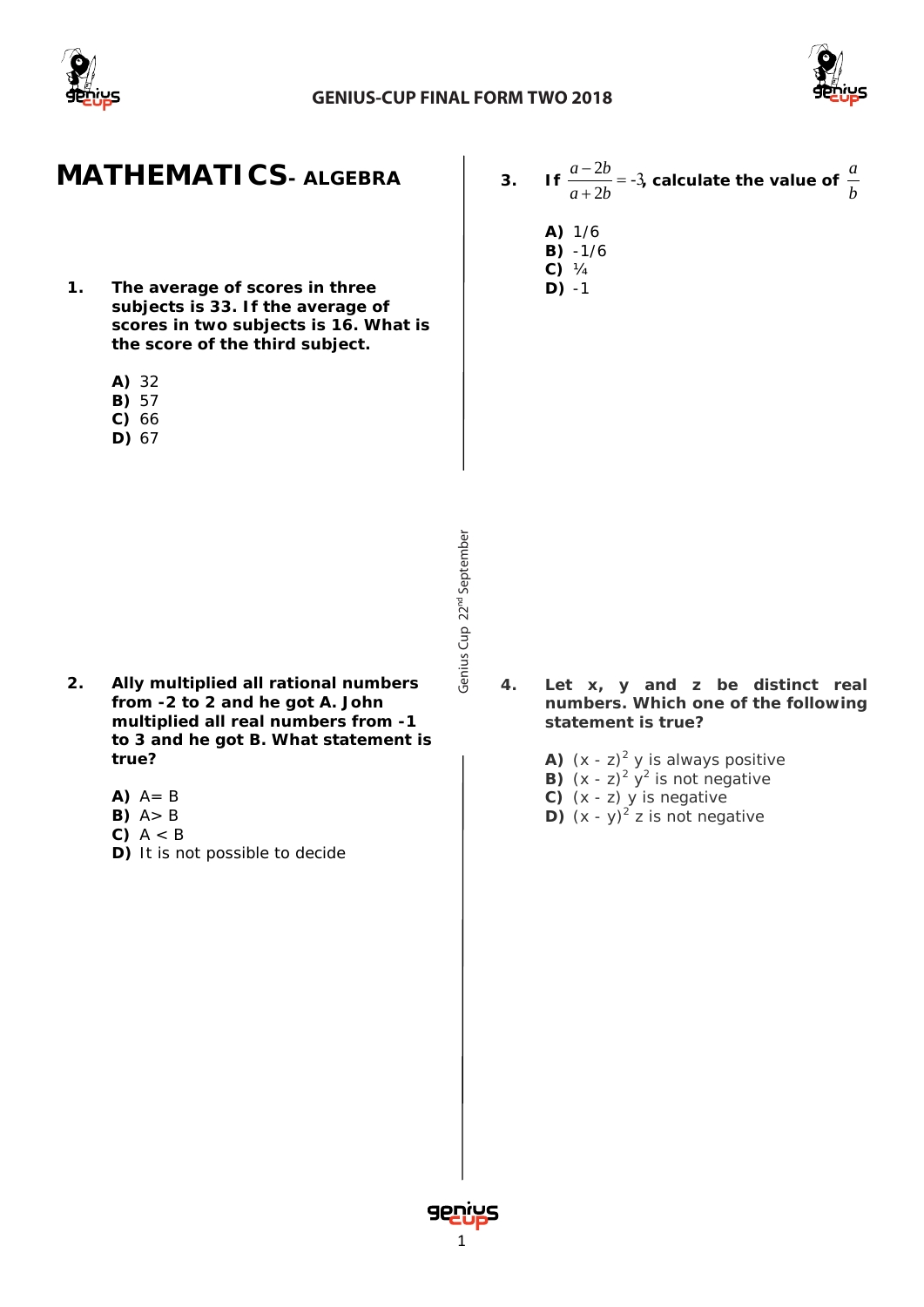



- **5. If x, y, z are chosen from the three numbers, -3, 1/2 and 2, what is the largest possible value of the expression (x/y)z2?**
	- **A)** -3/8
	- **B)** 16
	- **C)** 24
	- **D)** 36
- **7. Senya can address a pile of envelopes in 4 hours and Jane can address same pile of envelopes in 6 hours, how many minutes will it take Senya and Jane working together to address all the envelopes?**
	- **A)** 80
	- **B)** 100
	- **C)** 144 **D)** 164

- **6. The length of one side of a square is 4 more than the length of one side of a regular pentagon. If the perimeters of the pentagon and the square are equal, how long is each side of the pentagon?**
	- **A)** 6
	- **B)** 12
	- **C)** 14
	- **D)** 16

- 8. **What is the minimum value of**  $|5 x|$ **?**
	- **A)** 0
	- **B)** 1
	- **C)** -5
	- **D)** no minimum

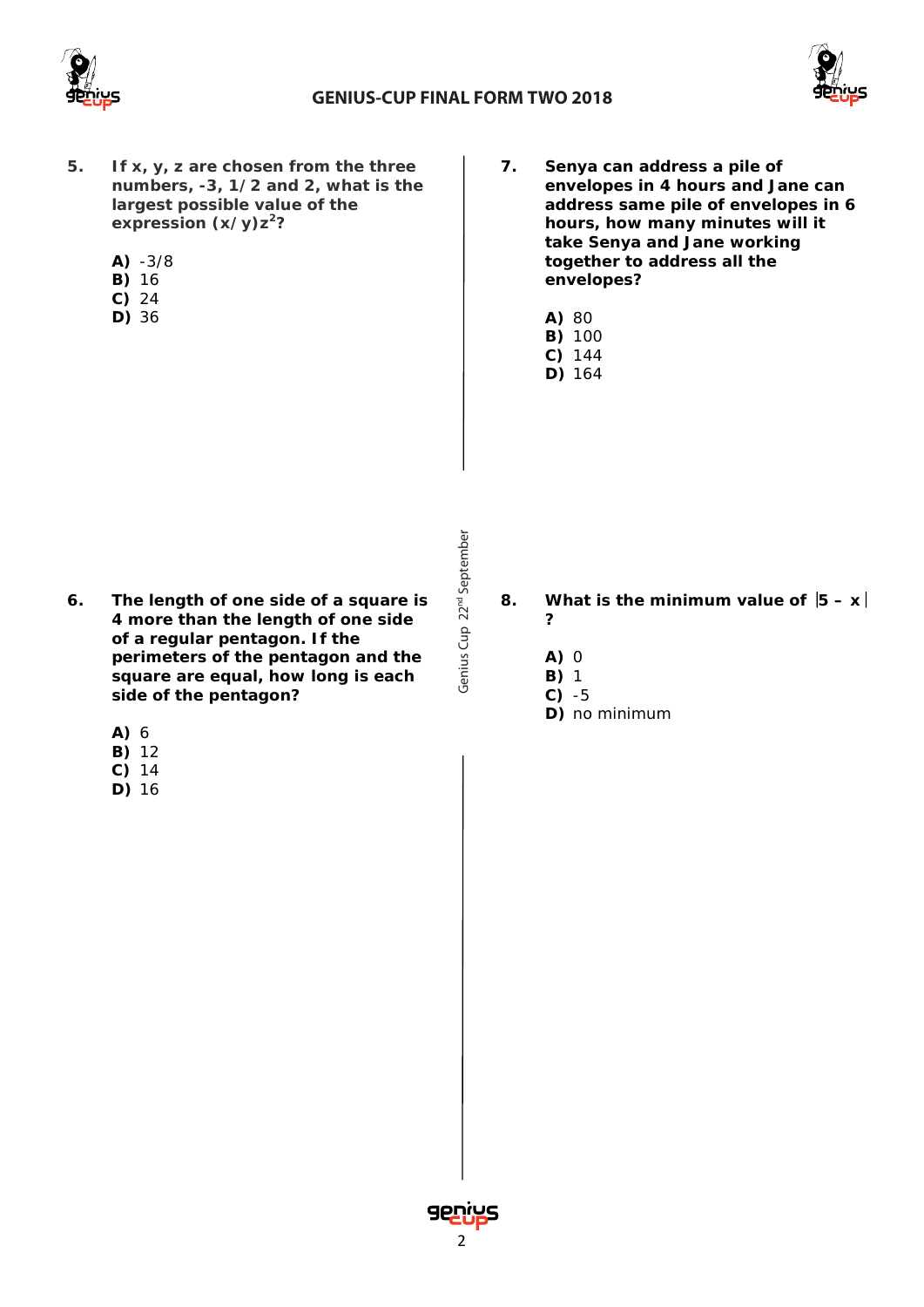



- **9. Trees are to be planted inside a circular tree orchard so that there are 5 trees per square meter. The circumference of the tree orchard is 30 meters. If trees are available only in allotments of packages of 6, how many allotments will the caretaker need to purchase?**
	- **A)** 59
	- **B)** 17
	- **C)** 30
	- **D)** 24

**10. An operation defined for all x, y such that x**∆**y = x – y – 5. Find the value of x** ∆ **x.**



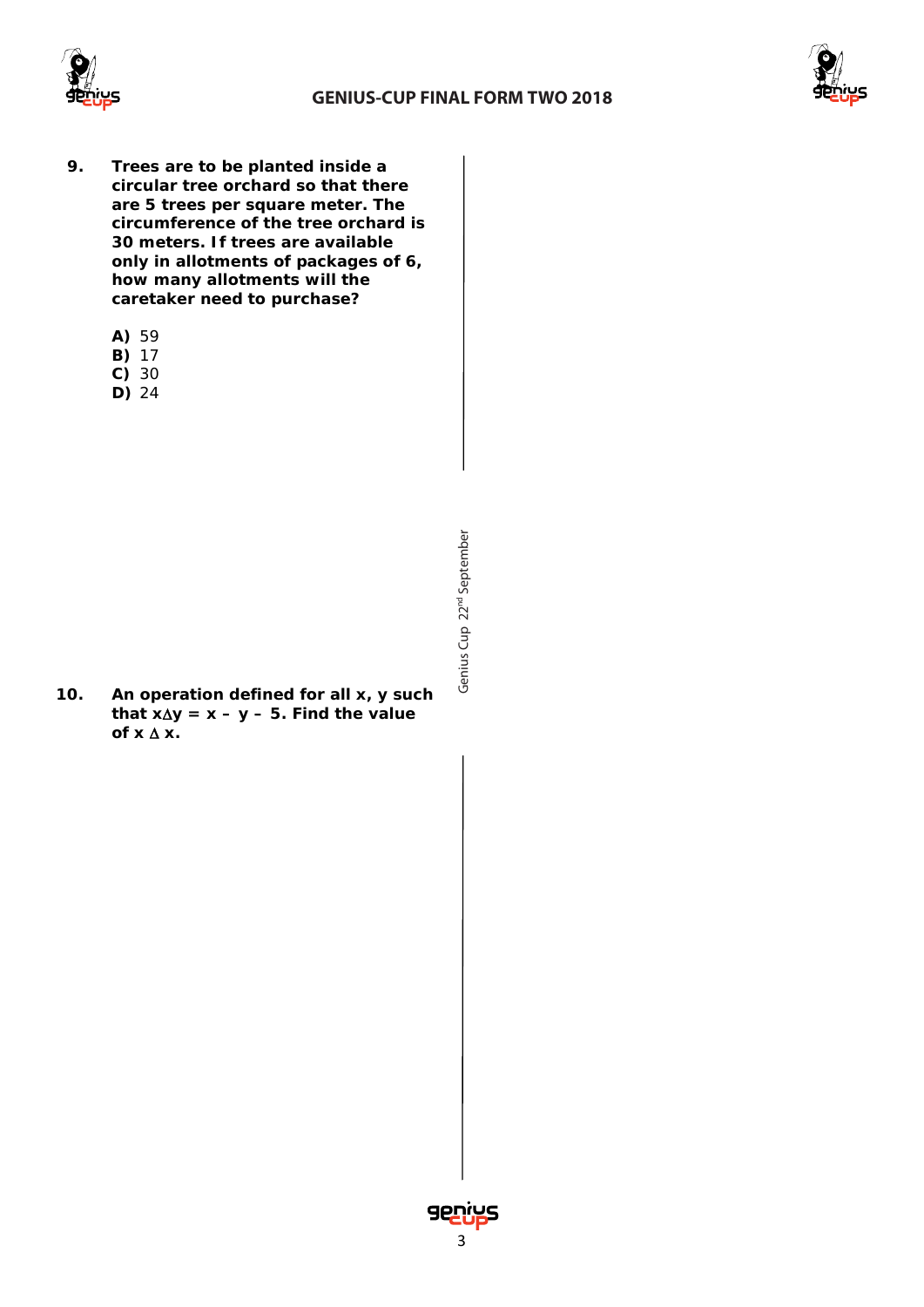

Cup 22<sup>nd</sup> September

Genius Cup 22<sup>nd</sup> September



## **GEOMETRY**

**11. In the given figure ADB and ACB are two triangles the line segments**  $AD \parallel EF \parallel BC$ 

**AF=4 , FB=5 , EF=3 . Find the value of**  $\frac{1}{AD} + \frac{1}{BC} = ?$ 



- **13. PQRS is a parallelogram. X,Y,Z ,T are points on sides PQ , QR, RS,SP such that PX=SZ. If the area of the parallelogram PQRS is 20 cm2. Find the area of the quadrilateral XYZT.**
	- **A)** 6
	- **B)** 8
	- **C)** 9
	- **D)** 10

**14. ABC is a triangle [AH]** ⊥ **[BC] and [BE]** ⊥ **[AC] .. What is the value of x+y ?**

- **12. How many triangles are there with side lengths whole numbers and with a perimeter of 9 cm.**
	- **A)** 2
	- **B)** 3
	- **C)** 4
	- **D)** 5



- **B)** 125 **C)** 135
- **D)** 140

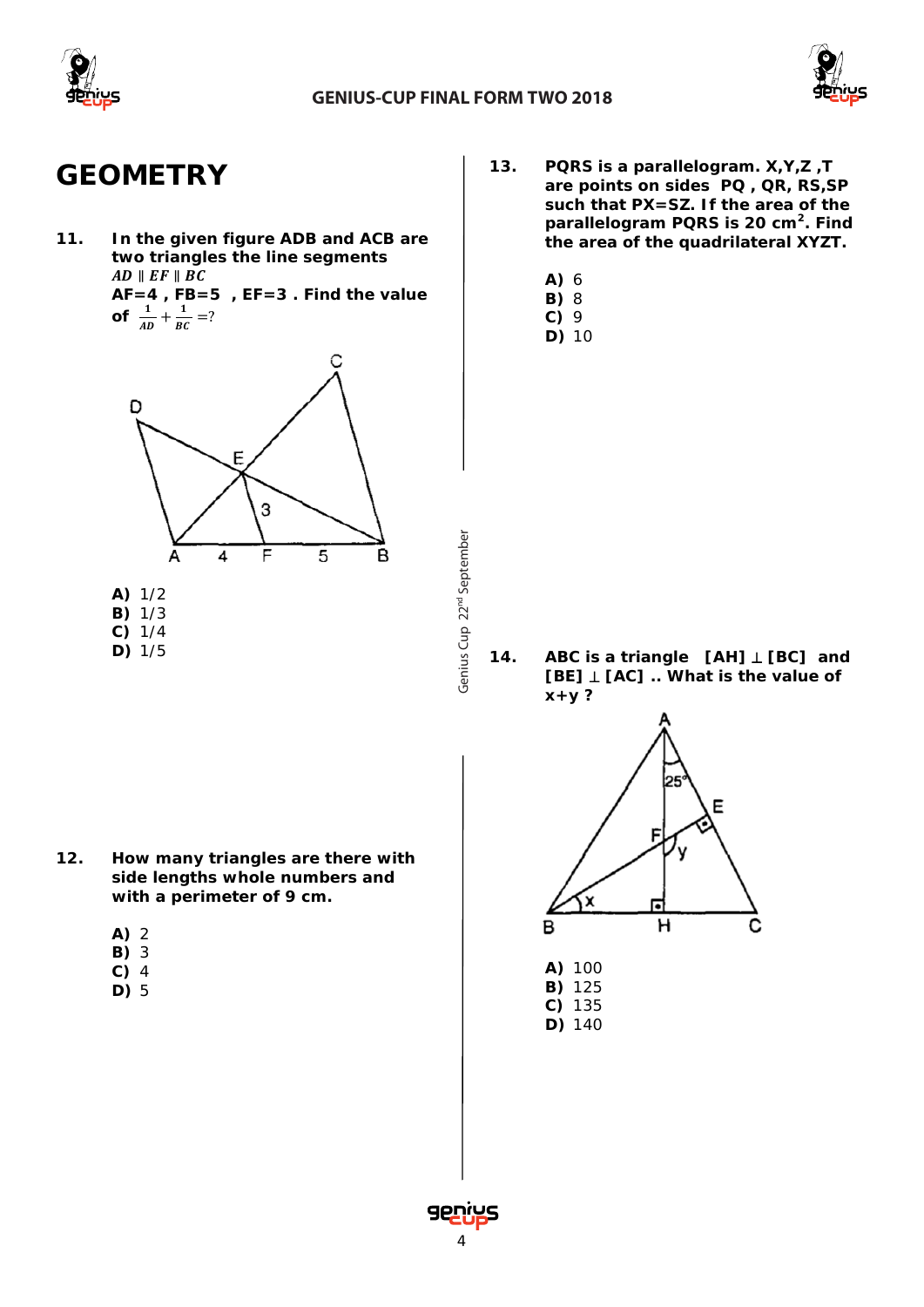



**15. The triangle ACD is right, The area of shaded region is 12 cm<sup>2</sup> , as shown in the figure below . AD =6 , AB=BC , DE=EC . Find the length of AC.**



- Genius Cup 22<sup>nd</sup> September Cup 22<sup>nd</sup> September
- **16. In the figure , 1/4 of the larger square is not shaded and 2/7 of the smaller square is not shaded. What is the ratio of the shaded area of the larger square to the shaded area of the smaller square ?**
	- **A)** 6/5
	- **B)** 7/6
	- **C)** 8/7
	- **D)** 9/8
- **17. A piece of paper in the shape of an equilateral triangle has one** D **corner folded over, as shown.** E **The angle** C  $<$ **BAE**=50<sup>0</sup>
	- A)  $65^{\circ}$ **B)** 70<sup>0</sup>  $C$ <sup> $75^\circ$ </sup> **D)**  $80^{\circ}$

**What is** ∠**CDE?**

**18. The left-hand figure shows a shape consisting of two rectangles. The lengths of two sides are marked 11 and 13. The shape is cut into three parts and the parts rearranged into a triangle, as shown in the righthand figure.**



**What is the length marked x**

- **A)** 36
- **B)** 37
- **C)** 38
- **D)** 39

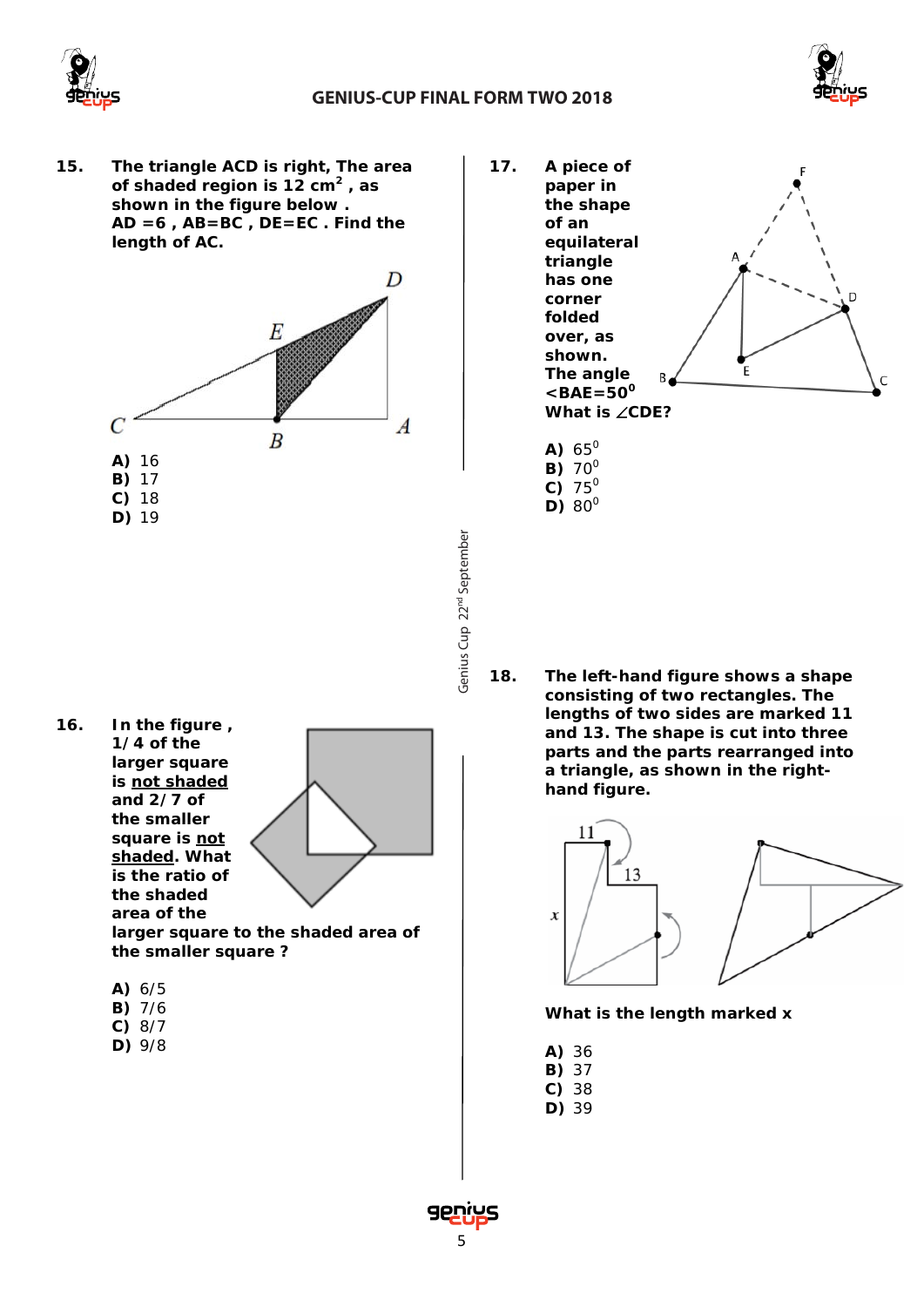



**19. In the given quadrilateral BD is perpendicular to AC and DC is parallel to AB. Given that** *AO=a , BO=b , CO= c , DO=d and DC=4 , AB=9* **. Find the value of** *ac+bd* **?**



- **A)** 16 **B)** 14
- **C)** 12
- **D)** 10

**20. XYZT is a rectangular house. A fence extends XY to A with YA=60 m. A fence extends YZ to B with ZB=70 m. A fence extends ZT to C with TC=40 m. A fence extends TX to D with XD=50 m. Fences through A and C parallel to XZ and fences through B and C parallel to XY are built, enclosing a rectangular plot with four rectangular gardens around the house. The sum of the perimeters of four gardens is 2018 m. What is the perimeter , in m, of the house**



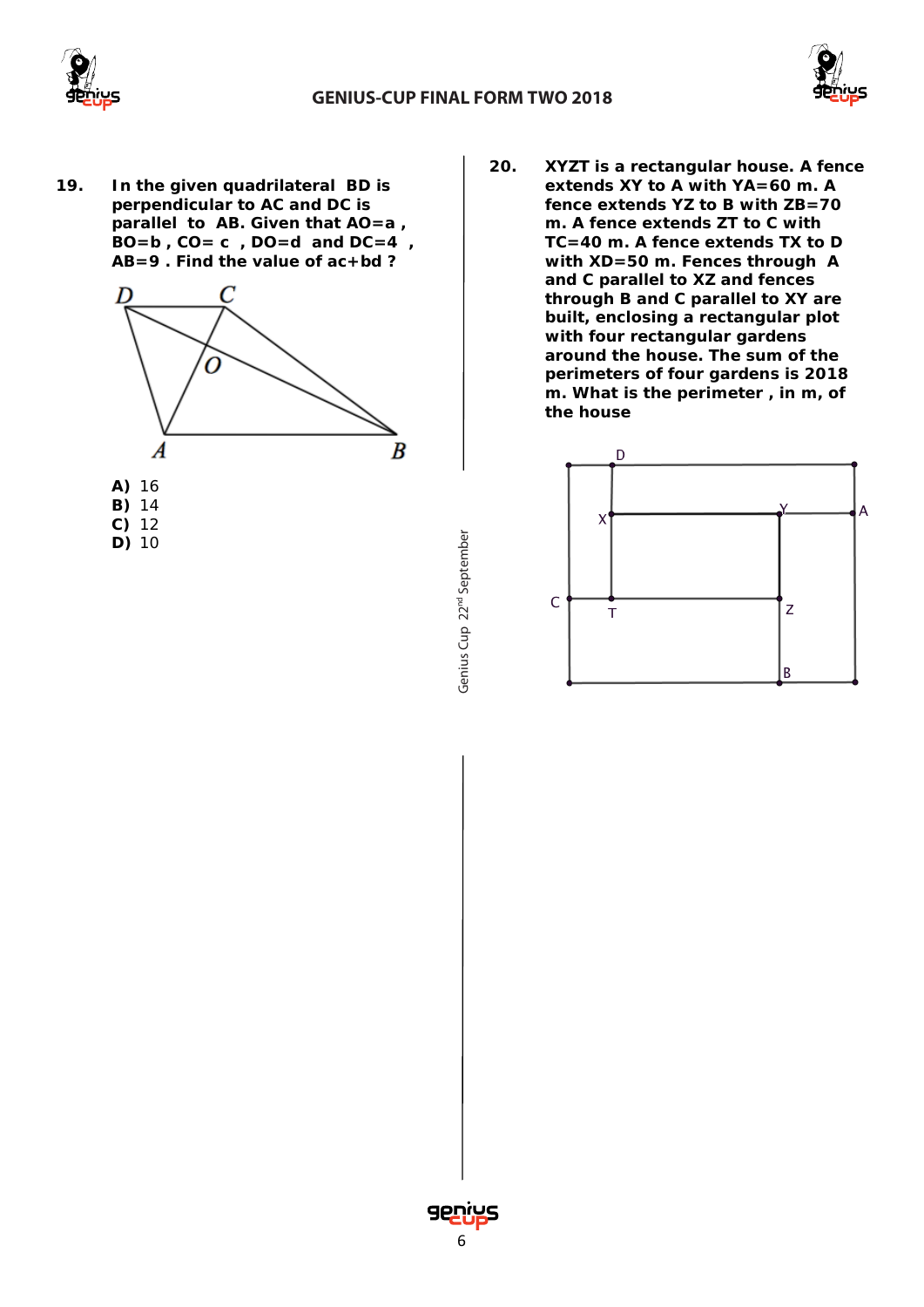

Cup 22<sup>nd</sup> September

Genius Cup 22<sup>nd</sup> September



# **NUMBER THEORY**

**21. William produces a sequence of positive integers by following three rules. He starts with a positive integer, then applies the appropriate rule to the result, and continues in this fashion.**

> Rule 1: If the integer is less than 10, multiply it by 9. Rule 2: If the integer is even and greater than 9, divide it by 2. Rule 3: If the integer is odd and greater than 9, subtract 5 from it.

**A sample sequence: 23,18,9,81,76,… Find the 20th term of the sequence that begins 98,49,…** 

**A)** 6 **B)** 11

- **C)** 22
- **D)** 27

- 22.  $2\left(1-\frac{1}{2}\right)+3\left(1-\frac{1}{3}\right)+4\left(1-\frac{1}{4}\right)+...$ *+* 10( 1 -  $\frac{1}{10}$ ) =
	- **A)** 45
	- **B)** 50
	- **C)** 55
	- **D)** 60
- **23. There are many two-digit multiples of 7, but only two of the multiples have a digit sum of 10. What is the sum of these two multiples of 7 ?**
	- **A)** 227
	- **B)** 198
	- **C)** 143 **D)** 119

- 24. Let  $\lfloor N \rfloor$  mean the number of whole **number divisors of**  $N$ **. For example,**  $\boxed{3} = 2$  because 3 has two **divisors, 1 and 3. What is the value of** 11  $\times$  20
	- **A)** 4 **B)** 5
	- **C)** 6
	- **D)** 12

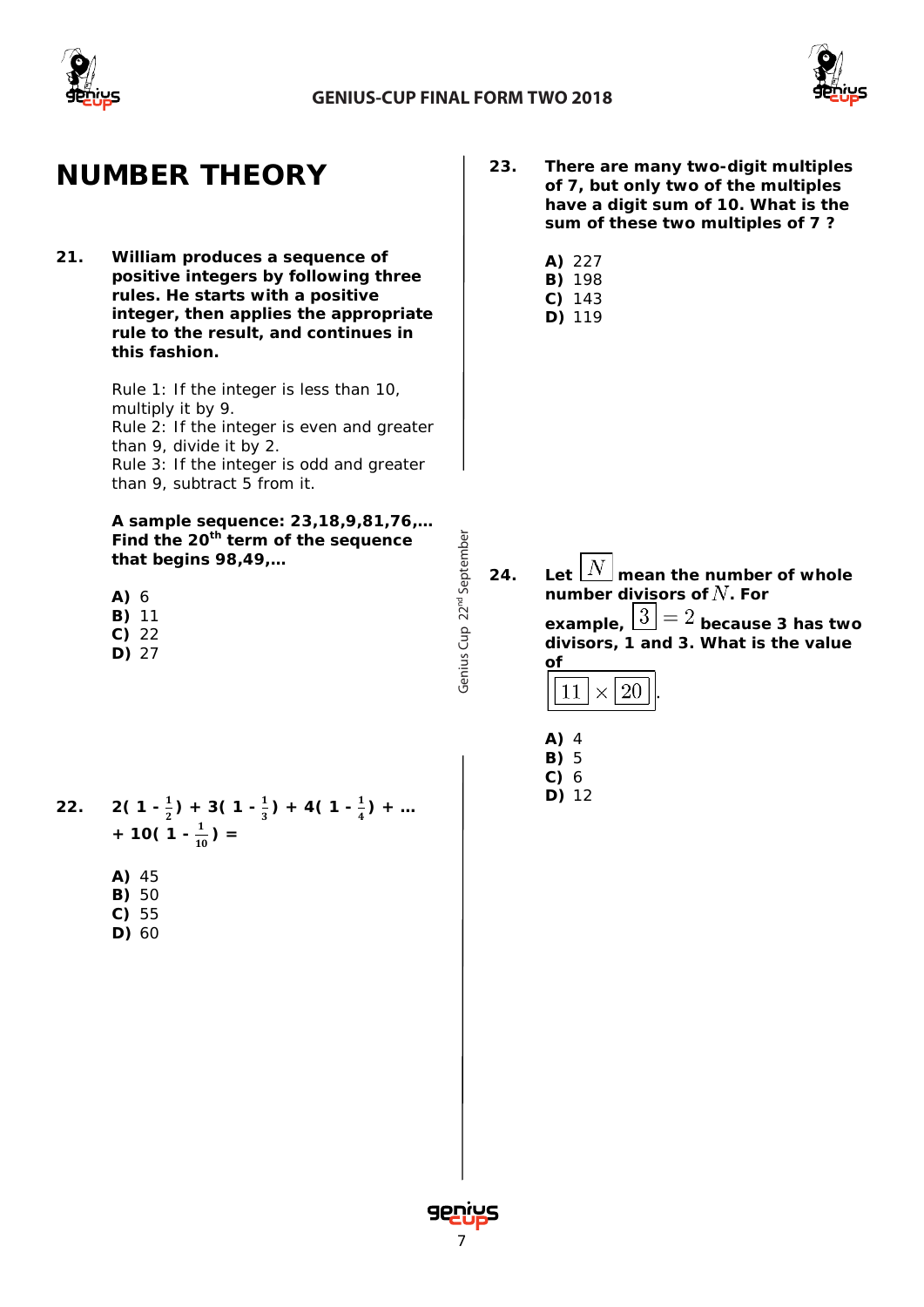



### **25. There are positive integers that have these properties:**

- the sum of the squares of their digits is 50, and
- each digit is larger than the one to its left.

**The product of the digits of the largest integer with both properties is**

- **A)** 36
- **B)** 45
- **C)** 60
- **D)** 72

- **26. The number 5005 can be written as a product of a pair of positive twodigit numbers. What is the maximum sum of the pair of numbers?**
	- **A)** 142
	- **B)** 146
	- **C)** 228
	- **D)** 288

**27. d is a natural number. When we divide d by 12, 15 and 18, the remainder is 6 in each case. Which is the following number can be d?**

- **A)** 180
- **B)** 366
- **C)** 534 **D)** 1256

Genius Cup 22<sup>nd</sup> September Cup 22<sup>nd</sup> September

**28. A man has a rectangular field whose sides are 75m and 120m long respectively. He wants to put trees around the field so that the distance between each tree is the same. What is the least number of trees that the man needs?**

- **A)** 26
- **B)** 24
- **C)** 20
- **D)** 15

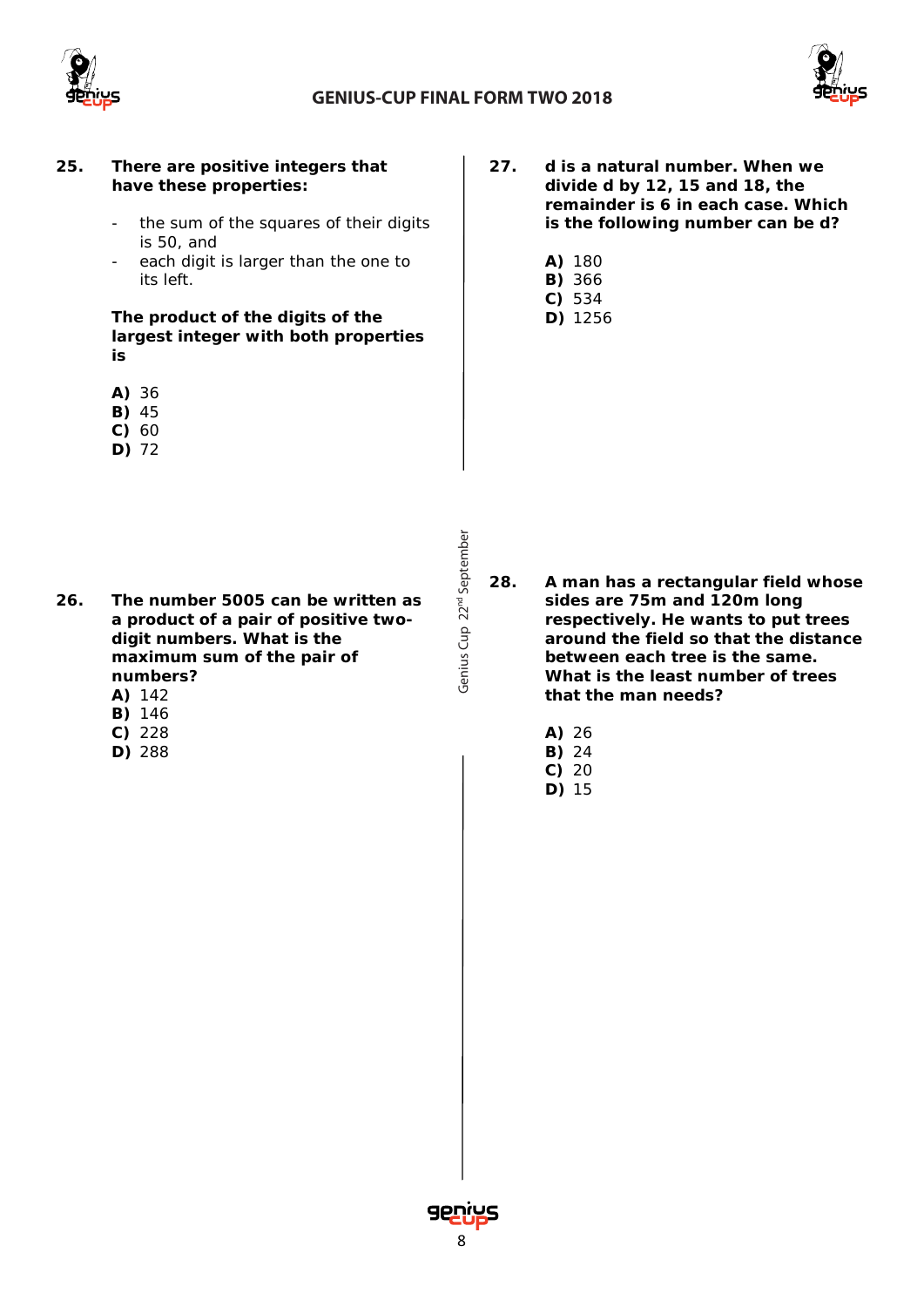

### **GENIUS-CUP FINAL FORM TWO 2018**



**29. If A , B and C are different digits, What is the largest possible 3 digits sum for**



- **A)** AAB
- **B)** ABC
- **C)** BBA **D)** BBC
- 

### **30. Find the sum of the digits in the answer to**

|          | 999999 x 444444 |  |  |
|----------|-----------------|--|--|
| 99 nines | 99 fours        |  |  |

**Where a string of 99 nines is multiplied by a string of 99 fours.**



Cup 22<sup>nd</sup> September

Genius Cup 22<sup>nd</sup> September

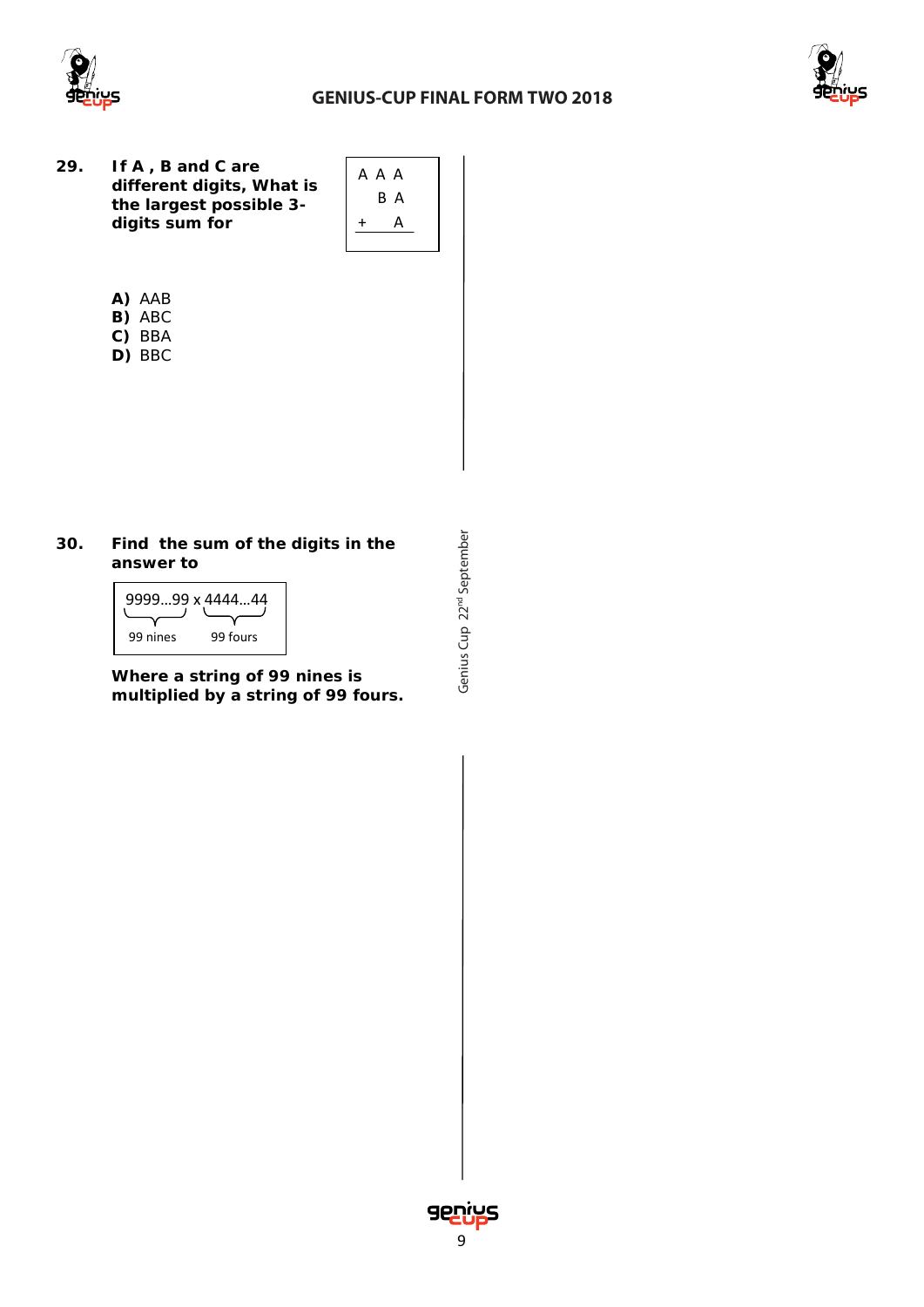



# **COMBINATORICS**

- **31. At least how many colors are we supposed to use to color edges of a pentagon such that no two adjacent edges have same color?**
	- **A)** 5
	- **B)** 4
	- **C)** 3
	- **D)** 2
- **33. Chris and Jo put some red and some blue ribbons in a box to play a game. They each pick a ribbon from the box without looking (and without replacing them) by turns. Jo wins if the two ribbons are the same color and Chris wins if the two ribbons are a different color. If Chris starts first, in what turn may Jo win earliest?**
	- **A)** 2
	- **B)** 3
	- **C)** 4
	- **D)** 5

- **32. A family has three people. How many sons may this family have at most?**
	- **A)** 1
	- **B)** 2
	- **C)** 3
	- **D)** 4

- **34. Belle wants to get a sandwich from the deli for lunch. She can pick a roast beef or chicken salad sandwich. The bread choices are sourdough or multi-grain. How many different combinations can Belle pick from?**
	- **A)** 3
	- **B)** 4 **C)** 5
	- **D)** 6

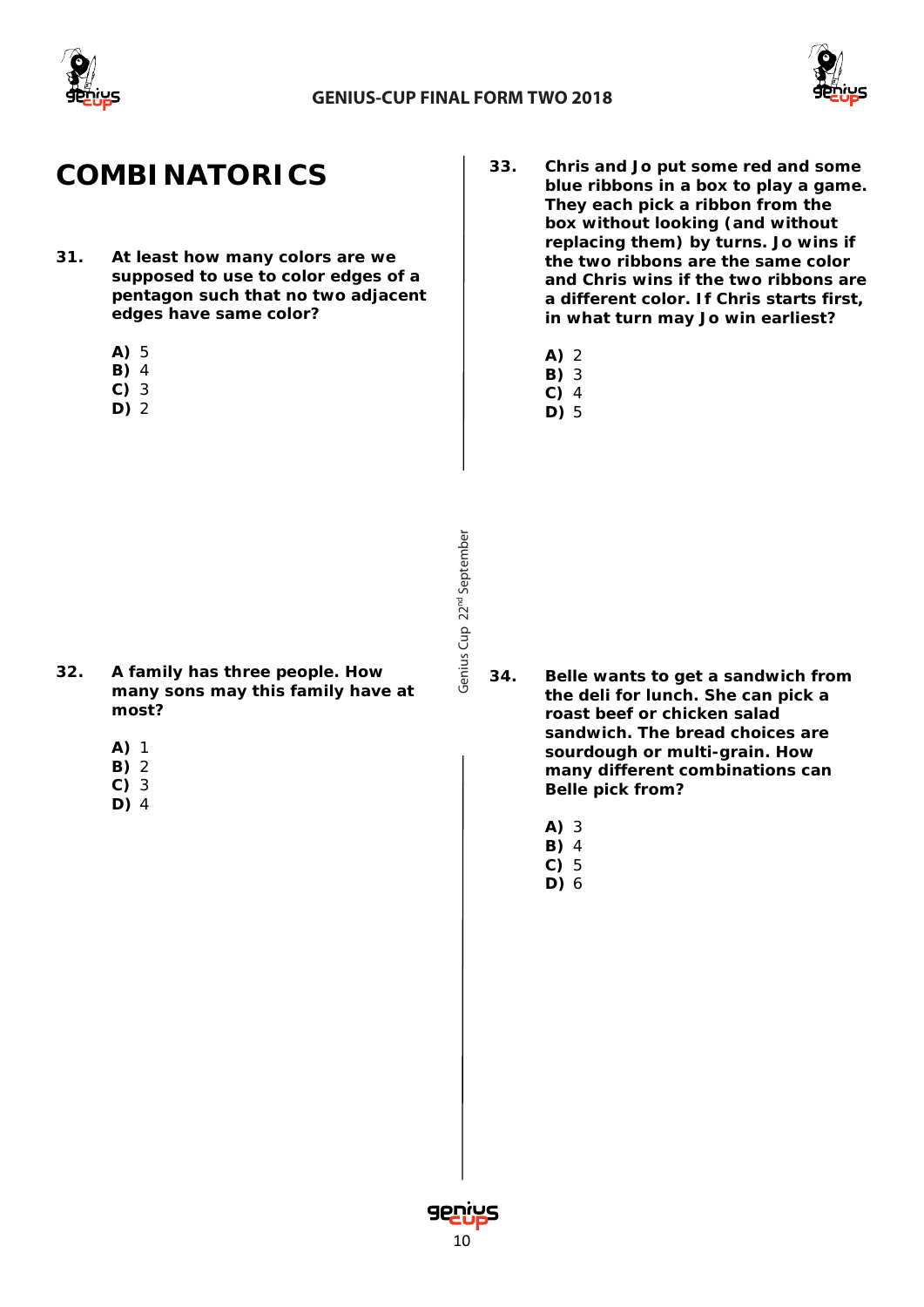



- **35. Jeff is ordering breakfast in a restaurant. He can have fried, or scrambled eggs. On the side, he can choose to have pancakes, potatoes, or hash browns. How many different combinations can Jeff order for breakfast?**
	- **A)** 4
	- **B)** 5
	- **C)** 6
	- **D)** 7
- **37. In a parallelogram shown in the figure. How many points are the common points for three line segments?**
	- **A)** 4
	- **B)** 5
	- **C)** 6
	- **D)** 7

- **36. Aisha wants to make a triangular necklace like in the figure. She can use at most two different colors to paint the circles. How many distinct necklaces can she make?**
	- **A)** 4
	- **B)** 5
	- **C)** 6
	- **D)** 7

- **38. All the word that can be formed from the letters A, H, M, T are written down in alphabetical order and numbered from 1,2,3 … etc. Which number in the list is the word MATH?**
	- **A)** 11
	- **B)** 12
	- **C)** 13
	- **D)** 14

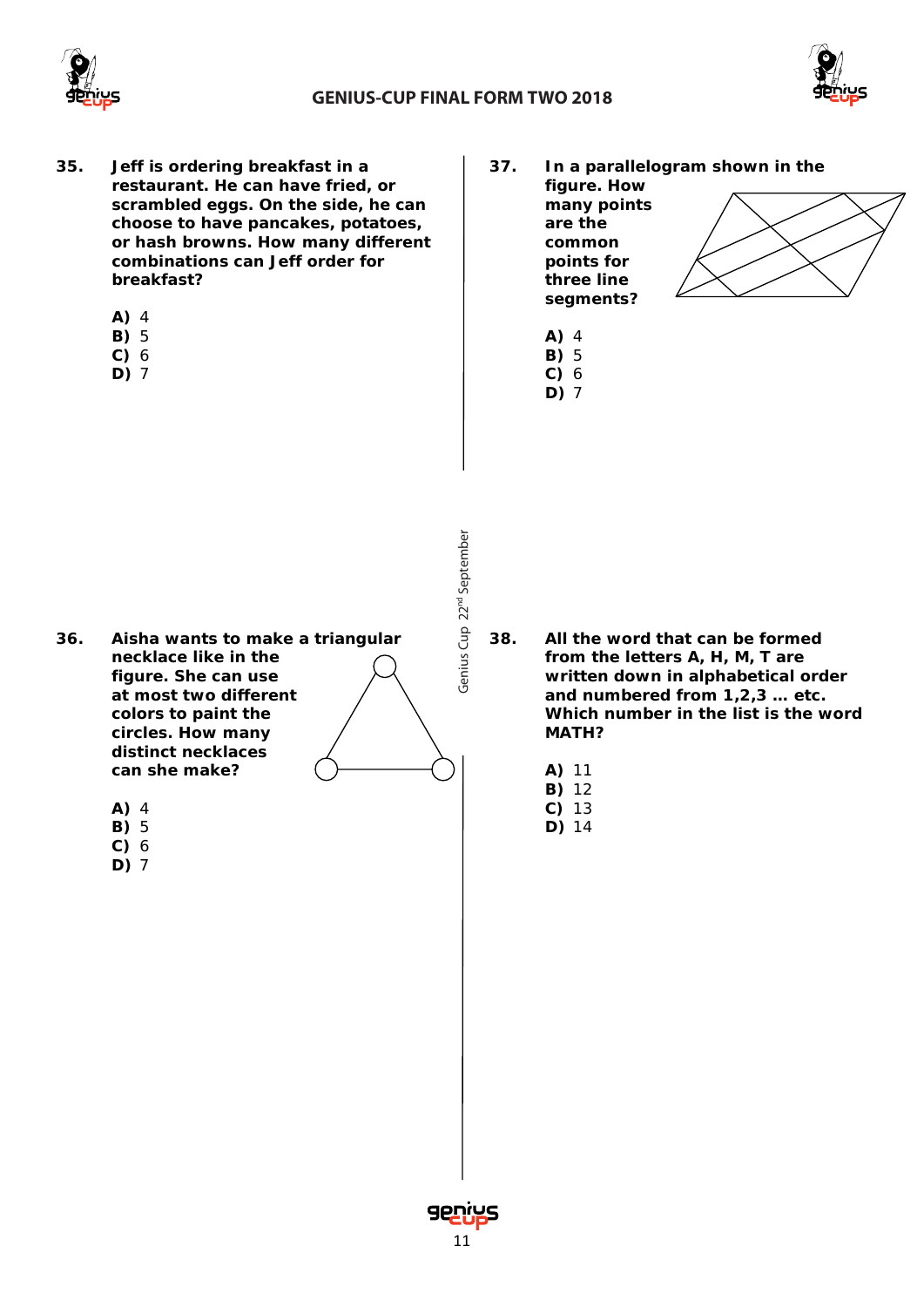



**39. Numbers were placed in circles in the figure according to a certain rule. How many possibilities do we have for three numbers in the last row?**



Genius Cup 22<sup>nd</sup> September Cup 22<sup>nd</sup> September

**40. Color the four regions in the rectangle in different colors. What is the maximum number of colors? Justify your answer**



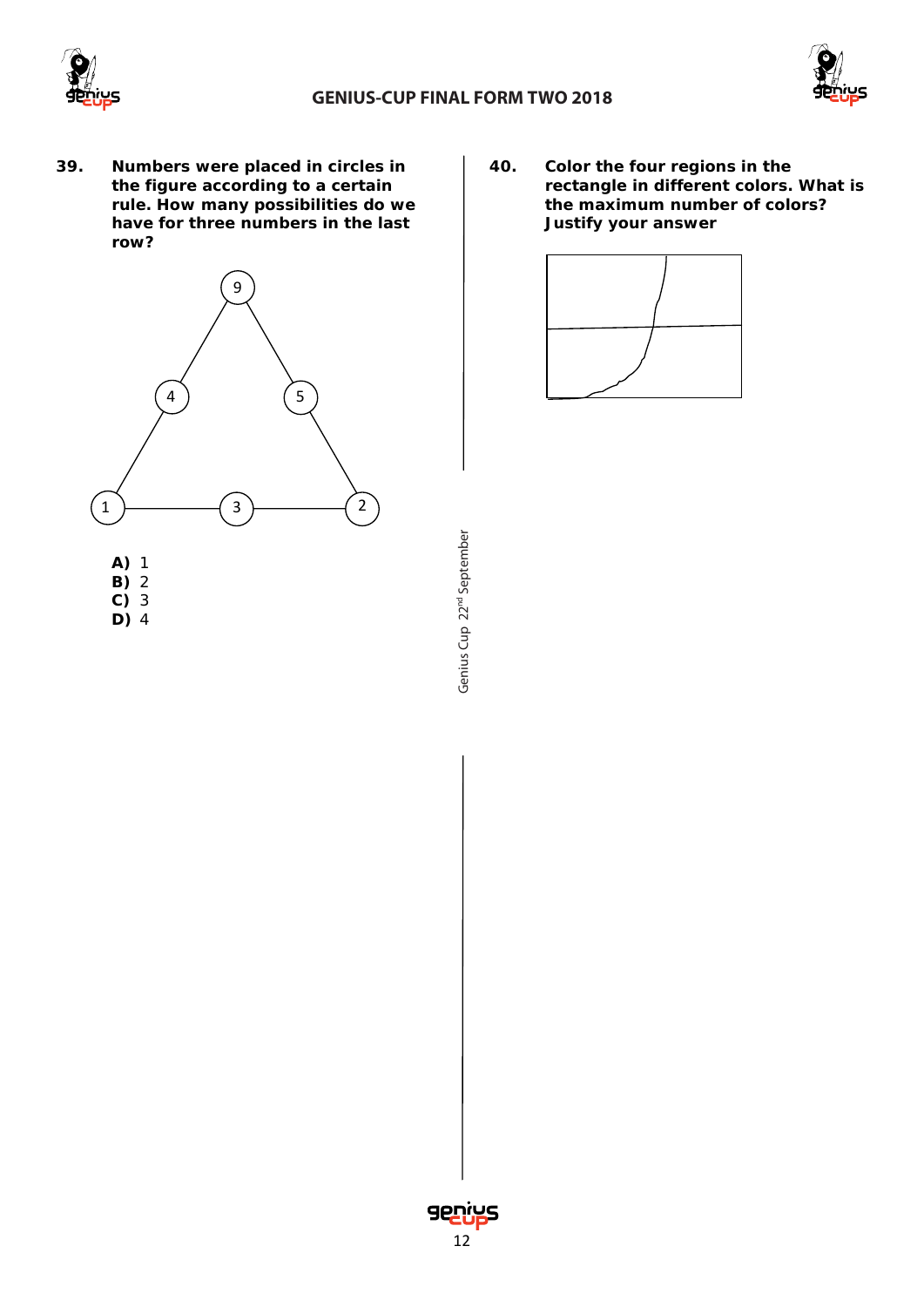



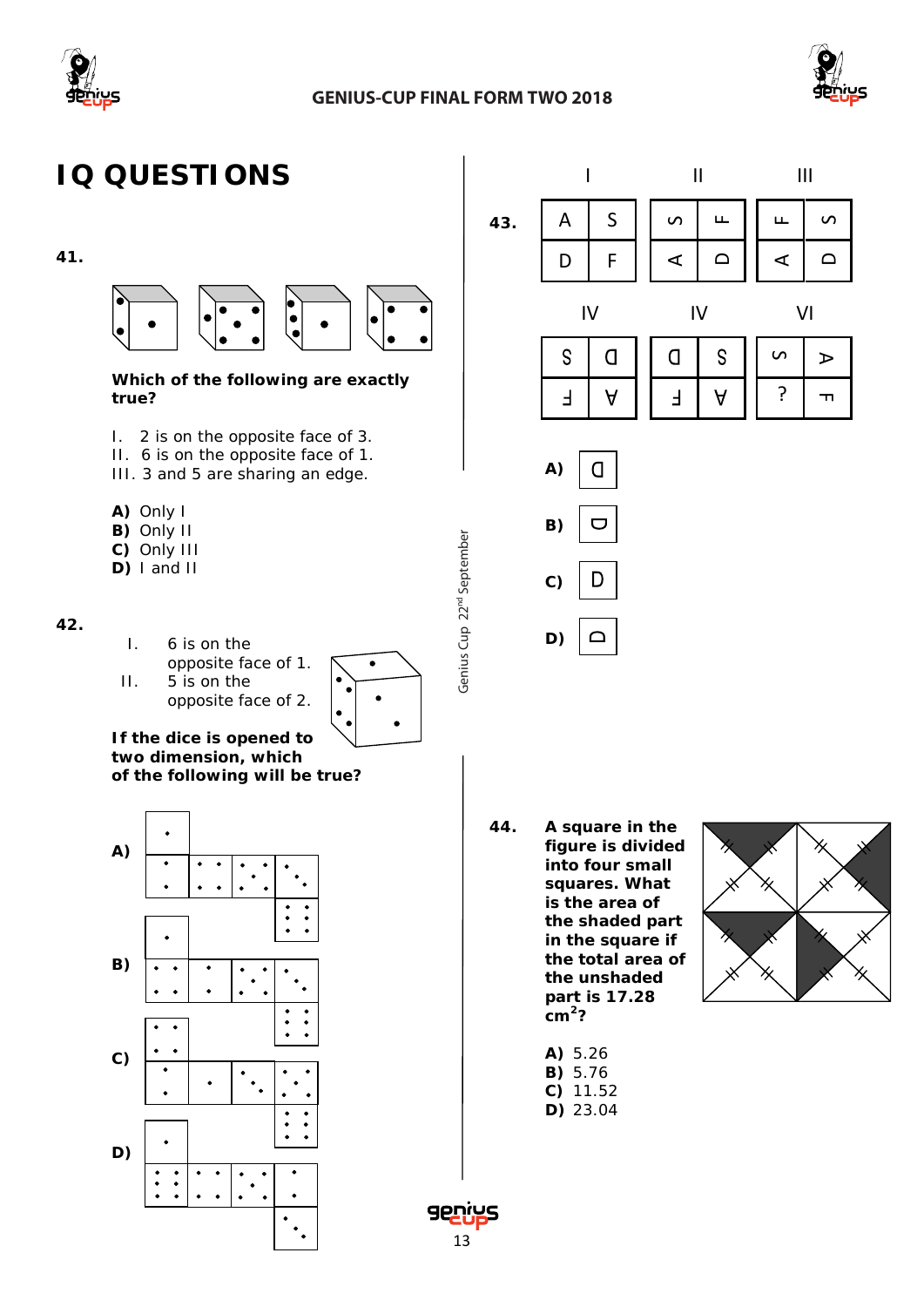





**47.**

| G | E | N | U |  |
|---|---|---|---|--|
| E | N |   | N |  |
| G | S | U |   |  |
|   | E | N | G |  |

**How many times the word "GENIUS" can be written in the puzzle?** 

- **A)** 4
- **B)** 5 **C)** 6

**D)** 8

Genius Cup 22<sup>nd</sup> September

**48.**

Cup 22<sup>nd</sup> September

#### **46. A part of secret letter is given below**

ih raed , woh era uoy gniod I epoh uoy era yrev llew. …

**According to the letter, how can the writer put " I will visit you in September 20"**

- **A)** 02 rebmetpes no uoy tivis lliw I
- **B)** 02 rebmetpes you no tivis wlli I
- **C)** I lliw tisiv uoy ni rebmetpes 02
- **D)** who gnoid uoy yrev llew

KALEM KULEN LELAM MELEM 76567 34567 31562 56547 =

**A group of words in a set are matched with a set of numbers. Each letter is represented by a number which of the following is equal to word " MALEK"**

- **A)** 74563
- **B)** 76543
- **C)** 56573
- **D)** 36547